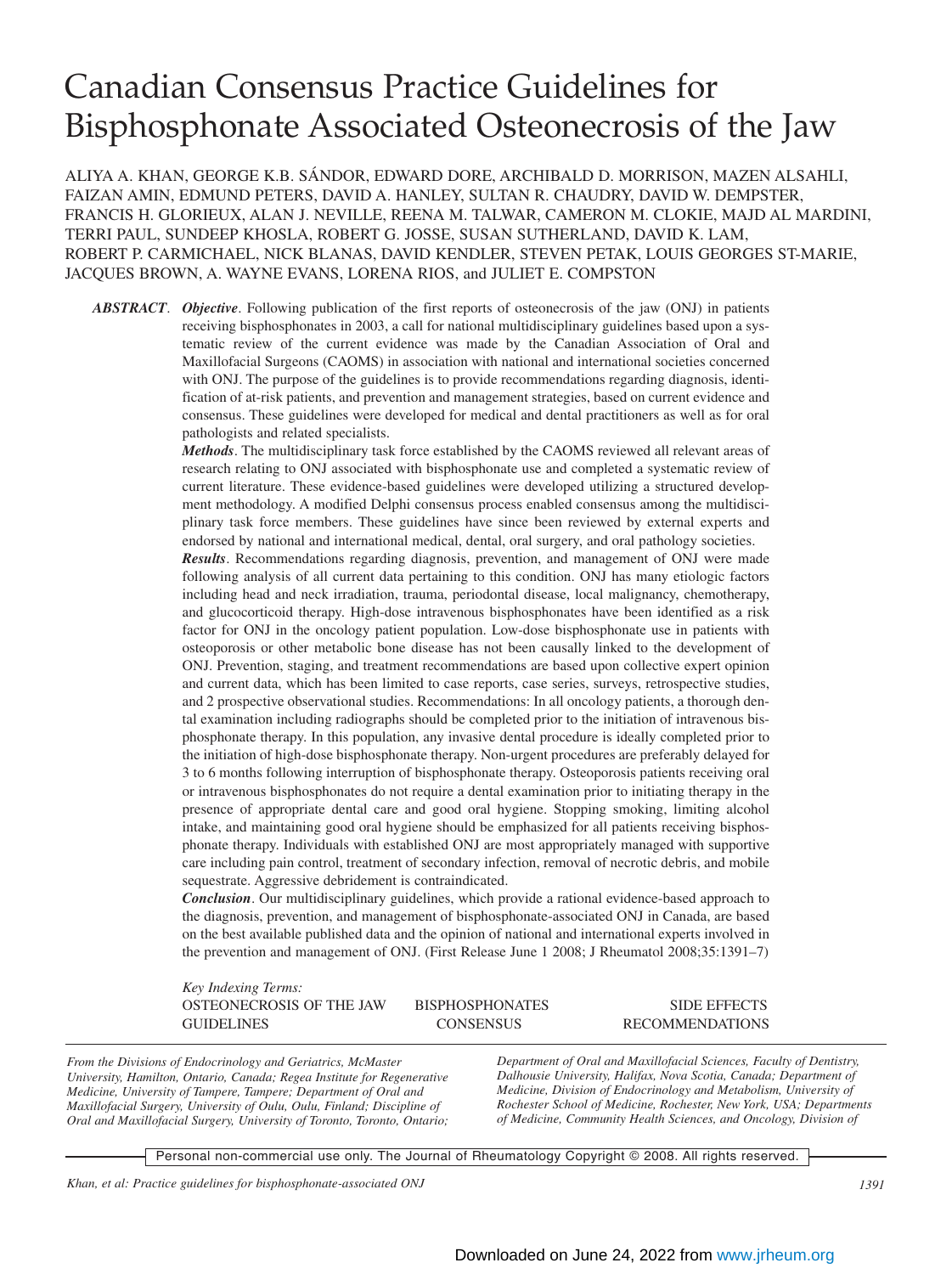*Endocrinology and Metabolism, University of Calgary Health Sciences Centre, Calgary, Alberta, Canada; Columbia University and Regional Bone Center, Helen Hayes Hospital, West Haverstraw, New York, USA; Pediatrics and Human Genetics, McGill University and Genetics Unit, Shriners Hospital for Children, Montreal, Quebec; Departments of Oncology and Medicine, Michael G. DeGroote School of Medicine, McMaster University, Hamilton; Division of Oral and Maxillofacial Surgery, University of Toronto, Toronto, Ontario, Canada; University of Rochester Eastman Dental Center, Rochester, New York, USA; College of Medicine, Mayo Clinic, Rochester, Minnesota, USA; Osteoporosis Centre, Division of Endocrinology and Metabolism, St. Michael's Hospital; Hospital for Sick Children and Bloorview Kids Rehabilitation; Women's College Health Sciences Centre; Faculty of Dentistry, University of Toronto, Toronto, Ontario; Department of Medicine, University of British Columbia, Vancouver, British Columbia, Canada; Texas Institute for Reproductive Medicine and Endocrinology, University of Texas Medical School, Houston, Texas, USA; Centre de Recherche, CHUM, Montreal, Quebec, Canada; and School of Clinical Medicine and Department of Medicine, University of Cambridge, Cambridge, UK.*

*Supported by the Oral and Maxillofacial Surgery Foundation of Canada and the Calcium Disorders Clinic at Joseph's Healthcare, McMaster University.*

*A.A. Khan, MD, FRCPC, FACP, FACE, Professor of Clinical Medicine, Divisions of Endocrinology and Geriatrics, McMaster University; G.K.B. Sándor, MD, DDS, PhD, FRCDC, FRCSC, FACS, Professor and Head of Oral and Maxillofacial Surgery, Director, Graduate Training Programme in Oral and Maxillofacial Surgery and Anesthesia, University of Toronto, Coordinator of Pediatric Oral and Maxillofacial Surgery, The Hospital for Sick Children and Bloorview Kids Rehabilitation, Professor, Regea Institute for Regenerative Medicine, University of Tampere, and Dosent in Oral and Maxillofacial Surgery, University of Oulu; E. Dore, DDS, Oral and Maxillofacial Surgery, Assistant Clinical Professor, Faculty of Health Sciences, McMaster University; A.D. Morrison, DDS, MSc, FRCD(C), Department of Oral and Maxillofacial Sciences, Faculty of Dentistry, Dalhousie University; M. Alsahli, MD, Fellow in Endocrinology, Department of Medicine, Division of Endocrinology and Metabolism, University of Rochester School of Medicine; F. Amin, BHSc; E. Peters, DDS, MSc, FRCD(C), Professor, Oral Pathology and Oral Medicine, Department of Dentistry, Faculty of Medicine and Dentistry, University of Alberta; D.A. Hanley, MD, FRCPC, Professor, Departments of Medicine, Community Health Sciences, and Oncology, Division of Endocrinology and Metabolism, University of Calgary Health Sciences Centre; S.R. Chaudhry, BHSc; D.W. Dempster, PhD, Professor of Clinical Pathology, Columbia University, Director, Regional Bone Center, Helen Hayes Hospital; F.H. Glorieux, OC, MD, PhD, Professor of Surgery, Pediatrics, and Human Genetics, McGill University, Director of Research, Genetics Unit, Shriners Hospital for Children; A.J. Neville, MD, MBChB, MEd, Professor, Departments of Oncology and Medicine, Assistant Dean, Undergraduate MD Program, Michael G. DeGroote School of Medicine, McMaster University; R.M. Talwar, DDS, PhD, Division of Oral and Maxillofacial Surgery, University of Toronto; C.M. Clokie, DDS, PhD, CRCDC, Professor, Division of Oral and Maxillofacial Surgery and Anesthesia, Mount Sinai Hospital, University of Toronto; M. Al Mardini, DDS, University of Rochester Eastman Dental Center; T. Paul, MSc, MD, FRCPC, Assistant Professor, Divisions of Encocrinology and Metabolism, Department of Medicine, Schulich School of Medicine and Dentistry, The University of Western Ontario; S. Khosla, MD, Professor of Medicine, College of Medicine, Mayo Clinic; R.G. Josse, BSc, MB, BS, FRCP, FRCPC, FACP, FACE, Medical Director, Osteoporosis Centre, Division of Endocrinology and Metabolism, St. Michael's Hospital, Professor of Medicine, University of Toronto; S. Sutherland, DDS, MSc, FRCDC; D.K. Lam, DDS, Division of Oral and Maxillofacial Surgery and Anesthesia, Mount Sinai Hospital, University of Toronto; R.P. Carmichael, DMD, MSc, FRCDC, Chief of Dentistry, Bloorview Kids Rehabilitation, Hospital for Sick Children; N. Blanas, DDS, FRCDC, Women's College Health Sciences Centre and Faculty of Dentistry; D. Kendler, MD, FRCPC, Associate Professor of Medicine, University of British Columbia, Past President, International Society for Clinical Densitometry; S. Petak, MD, JD, Texas Institute for Reproductive Medicine and Endocrinology, Clinical Faculty, University of Texas Medical School at Houston; L.G. St-Marie, MD, CSPQ, Endocrine Service and Centre de recherche du Centre*

*hospitalier de l'Université de Montréal; J. Brown, MD, FRCPC; A.W. Evans, DDS; L. Rios, MD; J.E. Compston, Professor of Bone Medicine, University of Cambridge, Department of Medicine, School of Clinical Medicine and Addenbrooke's NHS Trust.*

In 2003 the first reports describing bisphosphonate-associated osteonecrosis of the jaw (ONJ) were published. ONJ is associated with significant morbidity, and its association with bisphosphonate led to an urgent need for both the medical and dental scientific community to further understand this uncommon condition. Bisphosphonates are commonly used in the management of skeletal complications of malignancy including metastatic bone disease and hypercalcemia of malignancy<sup>1-3</sup>. In patients with osteoporosis these agents are administered in low doses and effectively reduce the risk of vertebral and nonvertebral fracture<sup>4</sup>. Bisphosphonates have become a cornerstone in the management of skeletal complications of malignancy as well as osteoporosis and metabolic bone disease, as these agents offer tremendous benefit to those with malignancy or metabolic bone disease. In the oncology patient ONJ has been temporally associated with use of high-dose intravenous  $(IV)$  bisphosphonates<sup>5-11</sup>. A similar link has not yet been identified in the patient with osteoporosis in whom these agents are used in very low doses.

Due to limited and misleading public information regarding ONJ12, many patients have discontinued bisphosphonate treatment, resulting in inadequate care of the underlying skeletal condition. Medical and dental practitioners have requested evidence-based multidisciplinary guidelines on which to base advice regarding diagnosis, prevention, and treatment of ONJ. It was recognized that the pathogenesis leading to ONJ is not well understood and the condition may arise in association with many etiologic factors. ONJ may also occur spontaneously without exposure to bisphosphonates $13$ . The incidence of the condition also required clarification<sup>14-17</sup>. For these reasons, further study with respect to the appropriate evaluation and management of both spontaneously occurring lesions and those occurring with bisphosphonate use was required. An urgent need for evidencebased strategies to prevent and effectively manage this condition was therefore recognized nationally. Due to the paucity of good quality evidence regarding bisphosphonate-associated ONJ, it was recognized that evidence-based guidelines would focus on collective multidisciplinary expert opinion in addition to current published data.

The Canadian Association of Oral and Maxillofacial Surgeons in association with national and international multidisciplinary societies formalized a Canadian task force on ONJ. An evidence-based systematic review that was conducted by the task force is now close to completion; as well, the task force developed the present evidence-based guidelines for diagnosis, prevention, and management of bisphosphonate-associated ONJ.

The aim of these guidelines is to provide recommenda-

Personal non-commercial use only. The Journal of Rheumatology Copyright © 2008. All rights reserved.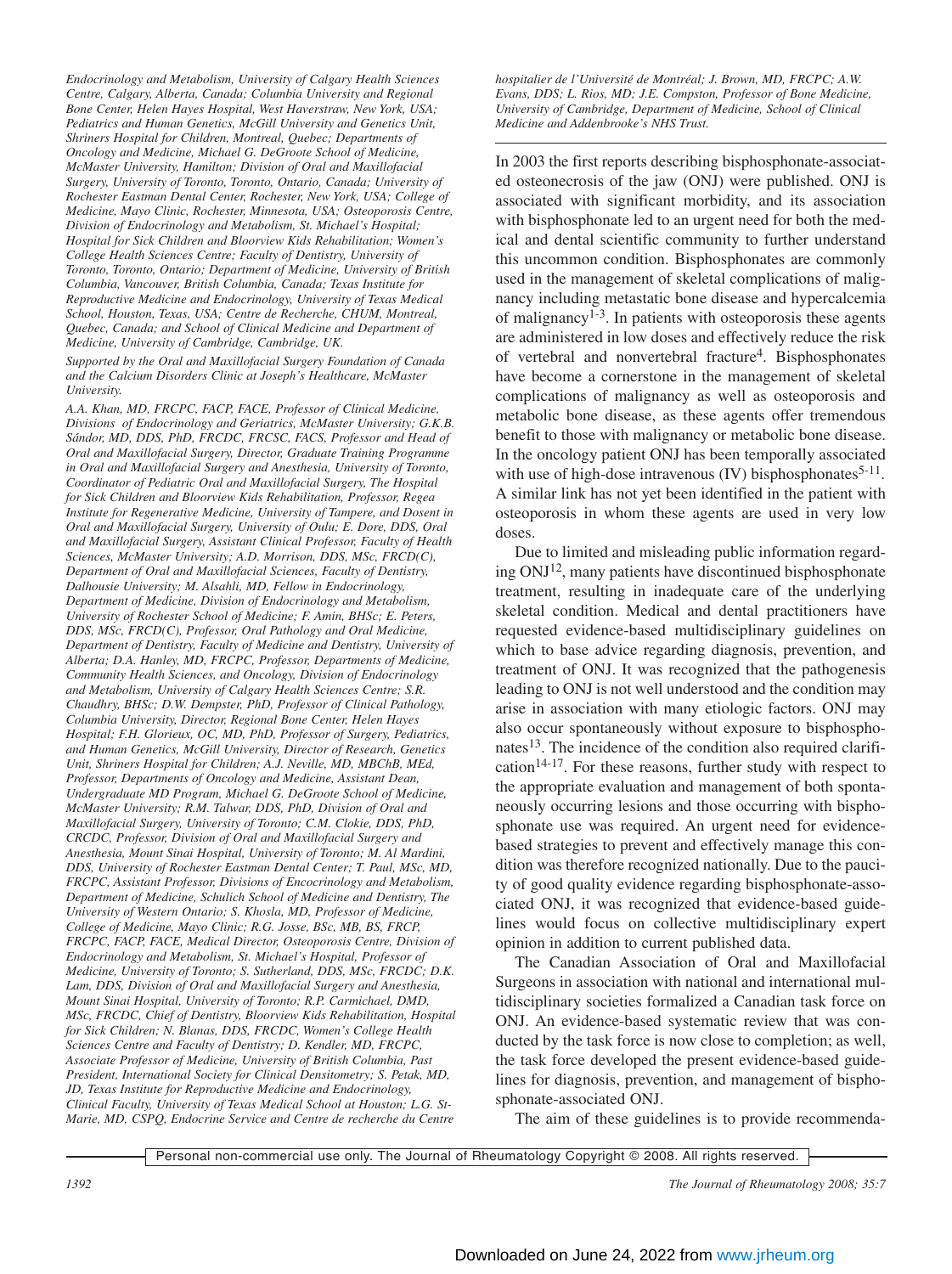tions for diagnosis of bisphosphonate-associated ONJ, in both the oncology and osteoporosis patient populations, to dental and medical practitioners including dentists, oral surgeons, oral pathologists, general practitioners, and internal medicine specialists. The recommendations are practical and address both prevention and treatment strategies. Identification of the individual at risk is recommended, with implementation of appropriate measures enabling early identification and management of the condition. Recommendations for care address evaluation of the individual with exposed bone in the oral cavity, as well as appropriate medical and surgical intervention strategies.

These guidelines have been endorsed by the Canadian Association of Oral and Maxillofacial Surgeons, Canadian Society of Endocrinology and Metabolism, Ontario Society of Oral and Maxillofacial Surgeons, Canadian Academy of Oral and Maxillofacial Pathology and Oral Medicine, American Association of Clinical Endocrinologists, International Bone and Mineral Society, and the International Society of Clinical Densitometry.

The guidelines will be pilot-tested in Ontario, Canada, by oral surgeons to obtain feedback regarding practicality and usefulness.

### **MATERIALS AND METHODS**

The multidisciplinary task force included representatives from the national and international societies representing the disciplines of oral surgery, dentistry, oral pathology, oral medicine, endocrinology, rheumatology, and oncology. Task force members were identified on the basis of their knowledge and expertise in the diagnosis and management of ONJ. Conflicts of interest were declared and included (Appendix). Following completion of the systematic review, the task force reviewed the data collected centrally and prepared discussion papers, which were reviewed by the entire task force.

The systematic review included a search of the medical literature for studies on bisphosphonate use and dental complications in either the cancer or osteoporosis population in Medline (1966 to January 2008) and Embase (1980 to January 2008). A manual search of the bibliography of key published articles was also carried out, and pharmaceutical companies were invited to submit relevant information.

Due to limited high quality evidence, all published studies were included; these comprised case reports, case series, surveys, retrospective studies, and 2 prospective observational studies.

The task force convened on June 2, 2007, in Toronto and each section was discussed in detail. Patient preferences were also strongly considered in the development of the prevention and management strategies. The recommendations presented in this document reflect the consensus of the task force on the target areas of discussion. Each task force member had a unique perspective, knowledge base, understanding, and experience with ONJ. Sharing of expertise was invaluable in enhancing a broader perspective of understanding of this condition among the task force members and led to considerable discussion and heated debate. Through discussion, dialogue, and exchange of ideas, consensus was achieved on the recommendations presented in this final consensus document, which synthesizes task force recommendations.

The guidelines document was subsequently distributed to all task force members and to several external experts from specialties within medicine and dentistry, and feedback was incorporated in the final document, which has been endorsed by all member societies and the task force members.

Twenty-five dental, medical, and oral pathology experts developed the

draft guidelines. These were reviewed in detail at the June 2, 2007, meeting in Toronto. The evidence-based statements were considered acceptable if sufficient evidence to justify the recommendation was present and if each recommendation was agreed upon by the members of the task force. The recommendations were modified to ensure agreement and consensus at the meeting. Following incorporation of task force member feedback, the revised guidelines were circulated to all task force members for approval and reviewed by external experts. The process of the literature search, data analysis, and consultation with national and international experts in accordance with the modified Delphi model of gaining consensus in the development of the guideline is outlined in Figure 1.

#### **RESULTS**

The following clinical questions served as the starting point for the systematic literature review and areas of clinical care addressed by the Canadian task force on ONJ associated with bisphosphonates.

#### **How is bisphosphonate-associated ONJ diagnosed?**

The diagnosis is made clinically in the presence of exposed bone in the maxillofacial region for more than 8 weeks in the absence of radiotherapy to the jaw. If the exposed bone has been present for less than 8 weeks, it should be followed to confirm that soft tissues close; such a case would be described as a suspected case of osteonecrosis. It is important to consider the differential diagnosis as including the condition identified as spontaneous lingual mandibular sequestration with ulceration $18-24$ .

Spontaneous sequestration is a less aggressive and selflimited pathologic process that can develop without any obvious eliciting factor and is characterized by exposed necrotic bone involving the lingual mandible approximately at the level of the mylohyoid ridge. It can resemble bisphosphate-associated ONJ. It is a self-limited condition that resolves spontaneously between 3 days and 12 weeks. Other conditions that can present with exposed bone include periodontal disease, local malignancies, and osteonecrosis secondary to radiotherapy. Trauma may also result in exposed bone and requires appropriate followup<sup>14,25,26</sup>. Biopsies are only recommended if local malignancy is suspected. Radiographic findings may not be helpful in the early cases of ONJ, and features are not specific or diagnostic of bisphosphonate-associated ONJ25.

## **Can ONJ associated with bisphosphonates be prevented in those with and without risk factors?**

To date, no published studies allow us to answer this question. The task force made the following recommendations based on collective clinical experience:

(a) In all patients receiving bisphosphonate therapy, physicians should stress the importance of maintaining good oral hygiene $14,17,27$ .

(b) Lifestyle changes, such as stopping smoking and limiting alcohol intake, should be encouraged in patients at high risk for ONJ.

(c) In all cases, physicians are highly encouraged to

Personal non-commercial use only. The Journal of Rheumatology Copyright © 2008. All rights reserved.

*Khan, et al: Practice guidelines for bisphosphonate-associated ONJ 1393*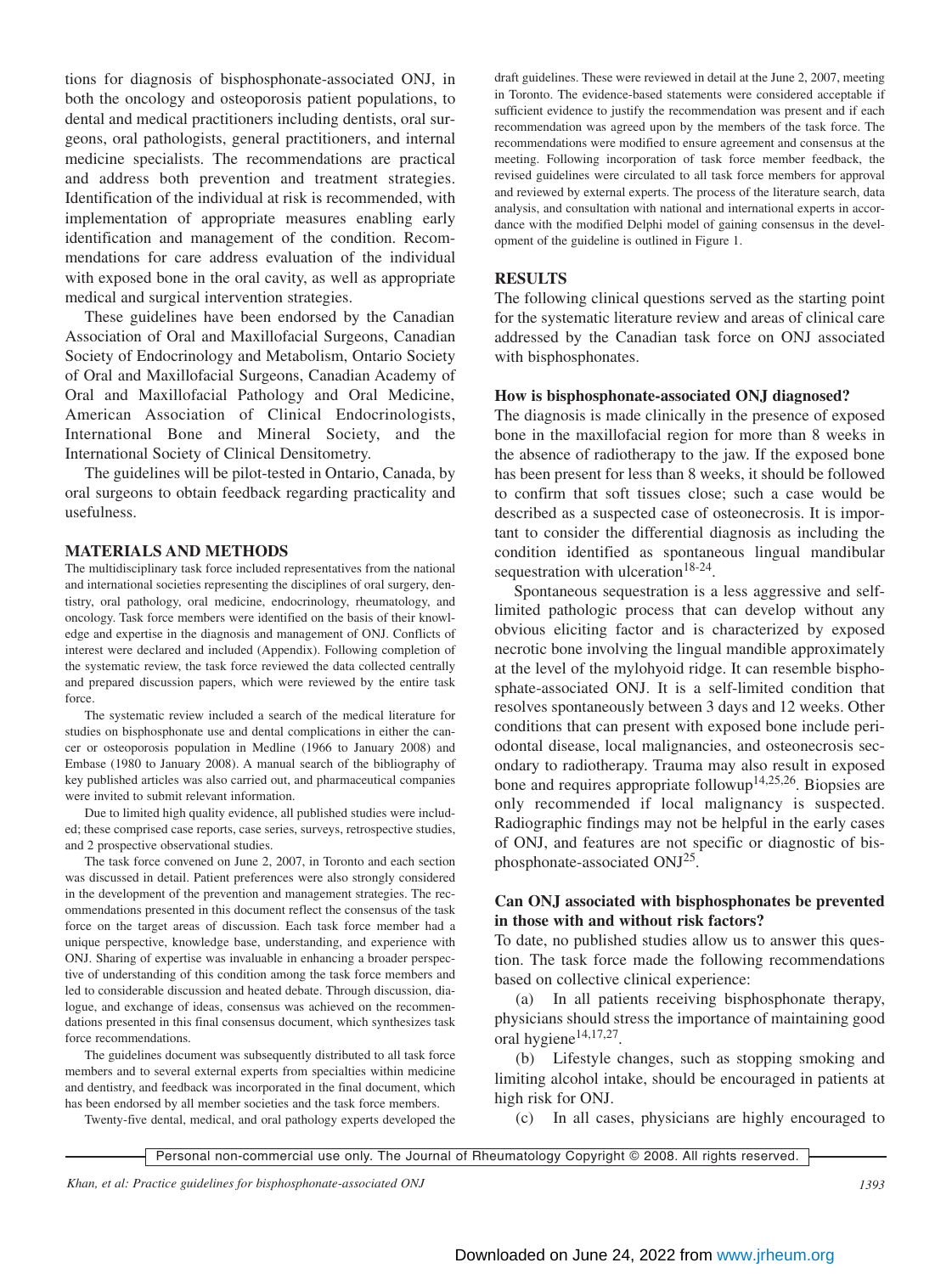

*Figure 1.* The development of national clinical practice guidelines for bisphosphonate-associated osteonecrosis of the jaw.

Personal non-commercial use only. The Journal of Rheumatology Copyright © 2008. All rights reserved.

*1394 The Journal of Rheumatology 2008; 35:7*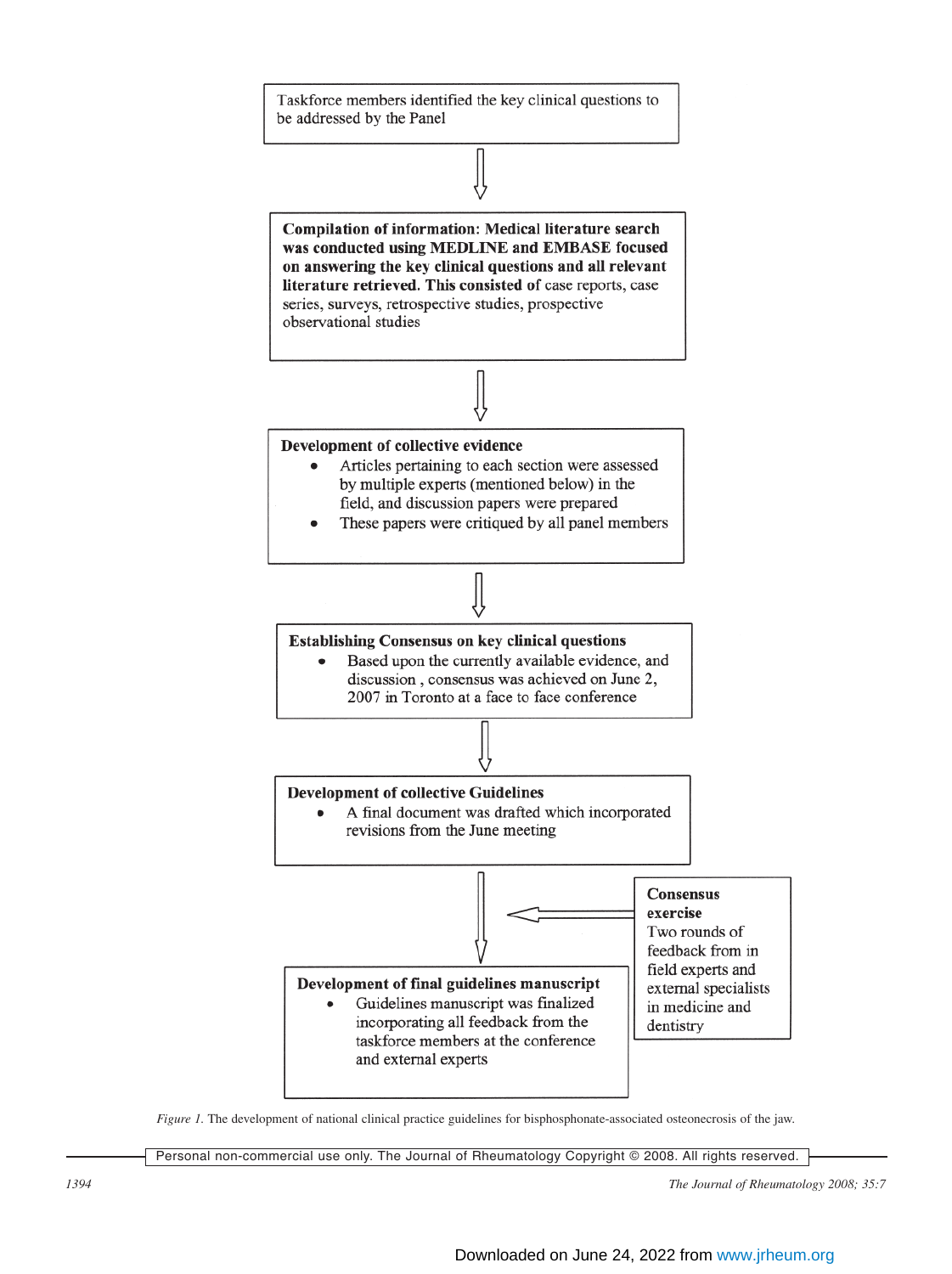discuss the very rare occurrence of ONJ (including risk factors and prevention strategies) with patients in whom they have recommended a bisphosphonate for non-cancer indications. For cancer patients receiving high-dose frequent IV bisphosphonate therapy, where the risk for ONJ appears to be substantially higher, more specific information should be provided.

# **For the oncology patient prescribed high-dose IV bisphosphonate therapy:**

(a) Prior to the initiation of IV bisphosphonate therapy in the oncology patient, a thorough dental examination, including radiographs, should be completed.

(b) In oncology patients, if any invasive dental procedure (e.g., tooth extraction, surgery) is deemed necessary, it should be completed and optimal dental health achieved prior to initiating bisphosphonate therapy if the patient's medical condition permits the delay<sup>1,10</sup>. This would apply to the pediatric population, as well.

(c) For oncology patients receiving IV bisphosphonate therapy who require an urgent invasive dental procedure, it is recommended that the procedure be completed and interruption of bisphosphonate therapy be considered during the healing period, if the medical condition permits<sup>28</sup>. If the procedure is non-emergent, it is recommended that one consider interruption of the bisphosphonate for 3 to 6 months prior to the procedure, and until the surgical site has healed, if the medical condition permits. While this may be difficult in patients at high risk for hypercalcemia of malignancy, other non-bisphosphonate options should be considered for the short-term medical management of these patients.

# **For the osteoporosis patient prescribed oral or IV bisphosphonate therapy**:

(a) For the osteoporosis patient expecting to receive oral or IV bisphosphonate therapy who has practiced appropriate preventive dental care and reports no acute dental problems, routine followup dental examinations are appropriate. If appropriate dental care has not taken place, or if there is an acute dental problem, this should be addressed prior to initiating a bisphosphonate. As is recommended for all individuals, patients taking bisphosphonates should maintain good oral hygiene practices and attend semiannual dental examinations<sup>27</sup>. In osteoporosis patients receiving an oral or IV bisphosphonate who present with a true dental emergency, invasive surgery should not be delayed. Consideration should be given to interrupting the bisphosphonate during the healing period.

(b) For the osteoporosis patient requiring non-emergent invasive dental surgery, interruption of bisphosphonate therapy for several months prior to the procedure and throughout the healing period may be considered. However, there are no clinical trial data to guide the duration of cessation of therapy; and it should be emphasized that, at present, only anecdotal data exist to suggest discontinuing a bisphosphonate reduces risk.

Clearly, implementation of the above guidelines is dependent upon the type and extent of dental coverage a given patient may have. As the relationship between bisphosphonate use and ONJ in the patient with osteoporosis remains unproven, it is not recommended that bisphosphonate therapy be withheld for osteoporosis if a patient is unable to be in full compliance with these guidelines in the absence of other major risk factors for ONJ. Delaying the initiation of bisphosphonate therapy pending a dental evaluation rarely would seem necessary in the osteoporosis patient.

As bisphosphonates have longterm skeletal retention, it is not known if stopping treatment will alter the course of any ONJ lesions. No prospective data exist to address this question, but there are anecdotal reports of patients in whom ONJ seemed to resolve with appropriate dental care and cessation of the bisphosphonate<sup>29</sup>, suggesting that cessation of the drug is reasonable. Certainly the cessation of bisphosphonate therapy for several months does not seem to have a detrimental effect on osteoporosis management $30$ .

# **What are evidence-based treatment strategies for bisphosphonate-associated ONJ?**

Conservative approaches are most effective, and all patients should be evaluated and managed by a team including the dental specialist, the oral and maxillofacial surgeon, and the medical physician as well as the oncologist or osteologist, as necessary. Treatment goals focus around reassuring and educating each patient regarding the possibility of ONJ; and ensuring adequate nutritional intake and tube feeding if necessary. Addressing local pain and treating secondary infection are important approaches in the management of  $ONJ<sup>20</sup>$ .

Individuals with exposed or necrotic bone with pain and evidence of infection should be treated with a 3-week course of antibiotics<sup>17,20</sup>.

Elimination of sharp and ragged bone surfaces with surgical debridement is necessary to limit trauma to adjacent soft tissues. Readily identifiable sequestrae should be removed. Extraction of symptomatic teeth in the necrotic zone is not expected to exacerbate established ONJ. Segmental resection may be required to remove large portions of necrotic or fractured bone; however, aggressive debridement is contraindicated. Bone grafting may be problematic due to potential bone necrosis that may occur at the site of necrosis in the patient. Dietary supplementation or tube feeding should be considered as necessary in those individuals who have Stage III disease with exposed necrotic bone in the presence of pain, infection, pathologic fracture, extraoral fistula, or osteolysis. If metastatic disease is suspected then biopsy is advised.

Personal non-commercial use only. The Journal of Rheumatology Copyright © 2008. All rights reserved.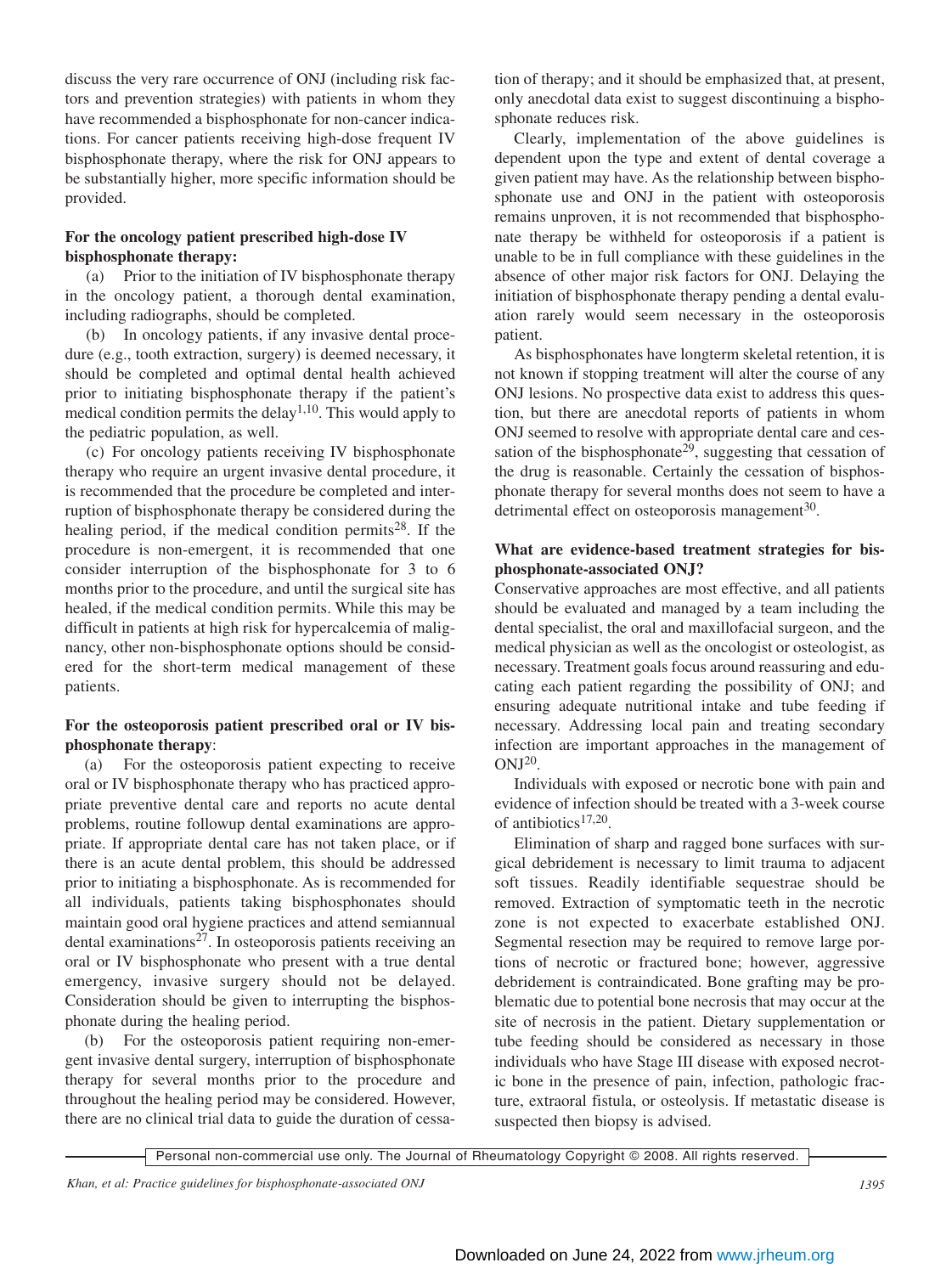| Osteonecrosis of the Jaw Staging                                                                                                                                                                    | <b>Treatment Proposed</b>                                                                               | Level of Evidence** |
|-----------------------------------------------------------------------------------------------------------------------------------------------------------------------------------------------------|---------------------------------------------------------------------------------------------------------|---------------------|
| Stage 1: Exposed/necrotic bone in patients who are<br>asymptomatic and have no evidence of infection                                                                                                | Baking soda and water rinse*                                                                            | <b>RCS</b>          |
|                                                                                                                                                                                                     | Quarterly clinical folowup                                                                              | EO                  |
|                                                                                                                                                                                                     | Patient education and review of indications<br>for continued BP therapy                                 | EO                  |
|                                                                                                                                                                                                     | Biopsy, if metastasis suspected                                                                         | <b>EO</b>           |
| Stage 2: Exposed/necrotic bone in patients with pain and<br>clinical evidence of infection, such as erythema in the<br>region of the exposed bone, with or without purulent<br>drainage             | Symptomatic treatment with broad-spectrum<br>oral antibiotic (culture, if necessary)                    | <b>RCS</b>          |
|                                                                                                                                                                                                     | Antibacterial mouth rinse                                                                               | <b>RCS</b>          |
|                                                                                                                                                                                                     | Pain control                                                                                            | <b>RCS</b>          |
|                                                                                                                                                                                                     | Only superficial debridement to relieve soft<br>tissue irritation                                       | <b>RCS</b>          |
|                                                                                                                                                                                                     | Patient education and review of indications<br>for continued BP therapy                                 | EO                  |
|                                                                                                                                                                                                     | Biopsy, if metastasis suspected                                                                         | <b>EO</b>           |
| Stage 3: Exposed/necrotic bone in patients with pain,<br>infection, and one or more of the following:<br>pathologic fracture, extra-oral fistula, or osteolysis<br>extending to the inferior border | Antibacterial mouth rinse                                                                               | <b>RCS</b>          |
|                                                                                                                                                                                                     | Antibiotic therapy (culture, if necessary)                                                              | <b>RCS</b>          |
|                                                                                                                                                                                                     | Surgical debridement/resection for longer-<br>term palliation of infection and pain<br>without grafting | <b>RCS</b>          |
|                                                                                                                                                                                                     | Pain control                                                                                            | <b>RCS</b>          |
|                                                                                                                                                                                                     | Removable prosthesis to protect the site                                                                | <b>EO</b>           |
|                                                                                                                                                                                                     | Dietary supplementation or tube feeding,<br>if necessary                                                | EO                  |
|                                                                                                                                                                                                     | Patient education and review of indications<br>for continued BP therapy                                 | EO                  |
|                                                                                                                                                                                                     | Biopsy, if metastasis suspected                                                                         | EO                  |

\* 1 teaspoon of baking soda with 12–14 ounces of water. RCS: retrospective case study or case series; EO: expert opinion. BP: bisphosphonate.

Interruption of bisphosphonate therapy may be of value, although there are limited data to confirm this recommendation. In a recent review of 60 cases of ONJ, 7 patients did demonstrate improved outcomes with cessation of bisphosphonate therapy over at least 6 months<sup>29</sup>.

Table 1 summarizes the staging and treatment strategies recommended.

## **Conclusion**

ONJ is a rare clinical entity that remains poorly understood. The underlying pathogenesis also requires clarification. A number of risk factors have been identified that appear to contribute to the development of ONJ, and recently bisphosphonates have been implicated in the development of this rare condition. ONJ has been temporally associated with high-dose IV bisphosphonates in the oncology patient population. A few cases have been described in osteoporosis patients receiving low-dose bisphosphonates, but a direct causal link has not been established in this patient population. ONJ has been documented as occurring spontaneously in the absence of known risk factors. The background incidence of ONJ in the general population is currently not known. In those individuals at high risk for development of ONJ in association with bisphosphonate use it is necessary to emphasize the importance of maintaining good dental hygiene and of limiting dental procedures to essential intervention only. Aggressive debridement is contraindicated. In those at low risk for the condition a focus on good dental hygiene should be taken in accordance with the dental recommendations for the general population.

Current knowledge gaps include a comprehensive understanding of the pathogenesis and the true incidence of ONJ occurring spontaneously as well as in association with bisphosphonates. Acquisition of prospective data will enable stratification of the risk factors leading to ONJ, and enable further refinement of the prevention and management recommendations. The Canadian task force on osteonecrosis of the jaw also recommends that a registry be maintained of all identified cases, as this will provide valuable information regarding the strength of association of risk factors for ONJ. The registry will also serve as a basis for obtaining prospective data regarding natural history and effects of intervention. Close international collaboration among medical and dental experts will be needed to further close the existing knowledge gaps.

## **Appendix**

*Disclosure:* A.A. Khan has consulted for Amgen, Novartis, Merck, Eli Lilly, Procter & Gamble (P&G), Servier, and has received support from Merck, Novartis, and P&G. D. Dempster has consulted for Eli Lilly, Merck, Amgen, Sanofi-Aventis/P&G, GlaxoSmithKline (GSK)-Roche, and Novartis. D.A. Hanley has consulted for Amgen, Sanofi-Aventis, Procter & Gamble, Eli Lilly, Wyeth-Ayerst, Novartis, NPS Pharmaceuticals, and

Downloaded on June 24, 2022 from [www.jrheum.org](http://www.jrheum.org/)

Personal non-commercial use only. The Journal of Rheumatology Copyright © 2008. All rights reserved.